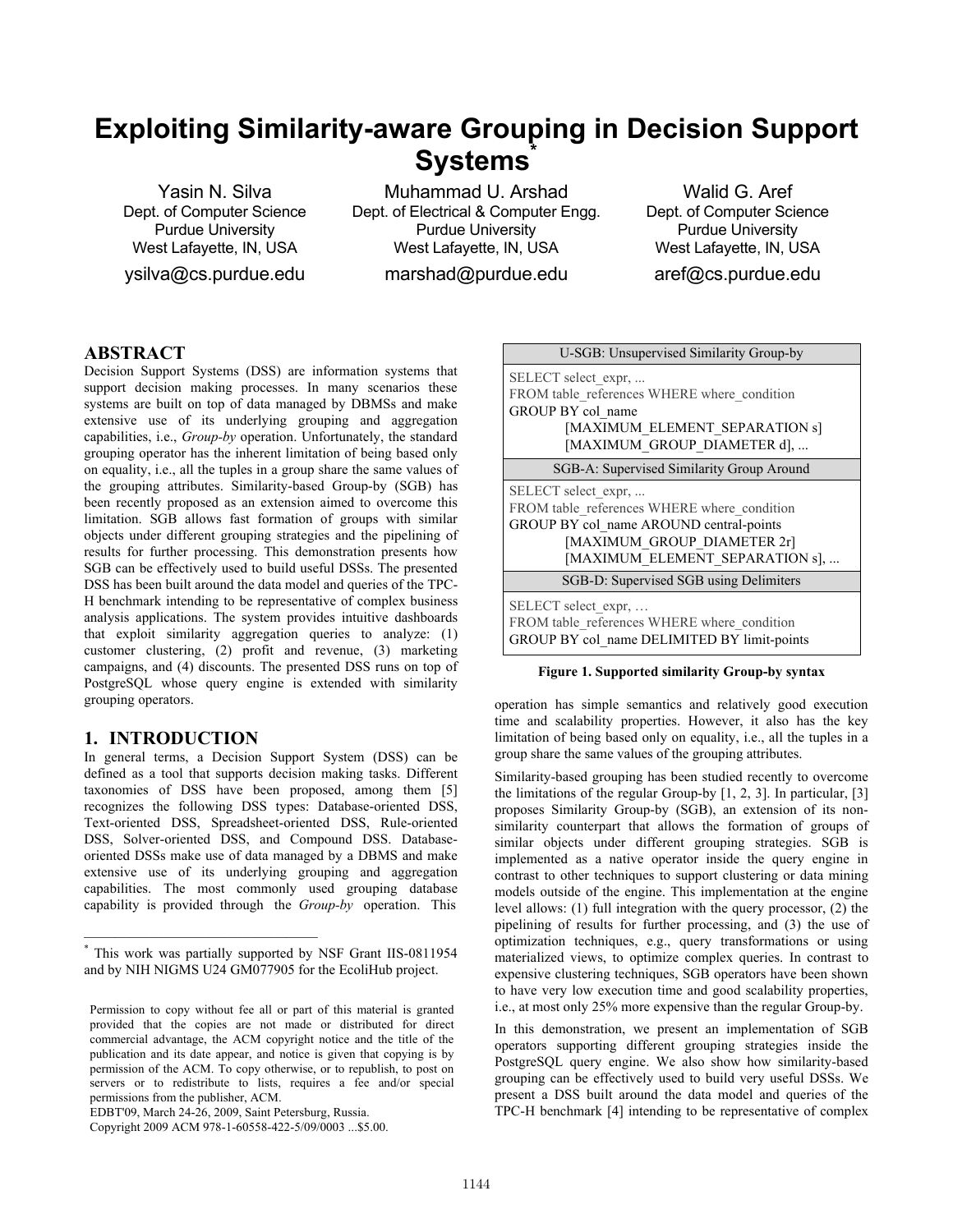business analysis applications. The TPC-H data model and queries have been extended to allow for similarity-based queries. The user interface is composed of several analysis dashboards. Each of them supports the analysis and decision making process associated to a specific business question. Dashboards make use of similarity grouping queries to analyze: (1) customer clustering, (2) profit and revenue, (3) marketing campaigns, and (4) discounts.

The remaining part of this paper is organized as follows. Section 2 presents briefly the implemented SGB strategies. The main components of our decision support system are described in Section 3. Section 4 discusses in some detail how the similarity aggregation features are used by the implemented analysis dashboards. Section 5 presents the conclusions and future work.

#### **2. SIMILARITY-AWARE GROUPING**

We implement three instances of the similarity grouping operator as described in [3]: (1) U-SGB: Unsupervised Similarity Groupby, (2) SGB-A: Supervised Similarity Group Around, and (3) SGB-D: Supervised SGB using Delimiters. U-SGB produces similarity groups based only on the specification of group properties, e.g., compactness and size. S-GBA identifies the groups formed around certain central points of interest and limits their extent based on group properties as in U-SGB. SGB-D creates groups based on a set of delimiting points. It is important to notice that both central and delimiting points can be specified using a generic query. Consequently, these points can dynamically change over time. Figure 1 presents a summary of the supported syntax and Figure 2 shows some examples of the implemented operators. Different grouping strategies can be combined in a single similarity aggregation query. In this case, each aggregation attribute can make use of a different similarity grouping strategy.



**Figure 2. Examples of similarity-aware grouping** 

#### **3. DSS ARCHITECTURE**

The architecture of the decision support system is presented in Figure 3. At the top level, the analysis dashboards constitute the

visual tools that decision makers use in their decision making activities. Dashboards make extensive use of similarity aggregation queries to (1) identify and analyze the profit, revenue, effect of promotions, and customer satisfaction associated to groups of similar clients, providers, and products; and (2) analyze sales, revenues, and customer satisfaction around certain important events, e.g., holidays or marketing campaigns. The similarity aggregation queries make use of one or several similarity grouping operators. The operators for the different supported strategies, i.e., U-SGB, SGB-A, and SGB-D, are implemented in the query engine of PostgreSQL. The data model is based on the one used in the TPC-H benchmark. Figure 4 presents the TPC-H tables, and additional reference points tables, i.e., central and delimiting points, used in our system.



**Figure 3. Architecture of the decision support system** 

| <b>TPC-H Tables</b>                                                                   |                                    |  |
|---------------------------------------------------------------------------------------|------------------------------------|--|
| Part(P), Supplier(S), PartSupp(PS), Customer(C),<br>Orders(O), LineItem(L), Nation(N) |                                    |  |
|                                                                                       | Reference Points Tables            |  |
| RevLevels:                                                                            | 10 order revenue levels.           |  |
|                                                                                       | ${10000,50000,,370000}$            |  |
| MktCmpDates: Marketing campaign dates.                                                |                                    |  |
|                                                                                       | Random in the range of O orderdate |  |

**Figure 4. Used tables and additional attributes** 

# **4. USING SIMILARITY-AWARE GROUPING IN DSSs**

There are many ways in which similarity-based grouping can be used to build effective decision support tools. This section describes the use of SGB to support more effective analysis in some of the dashboards of our DSS.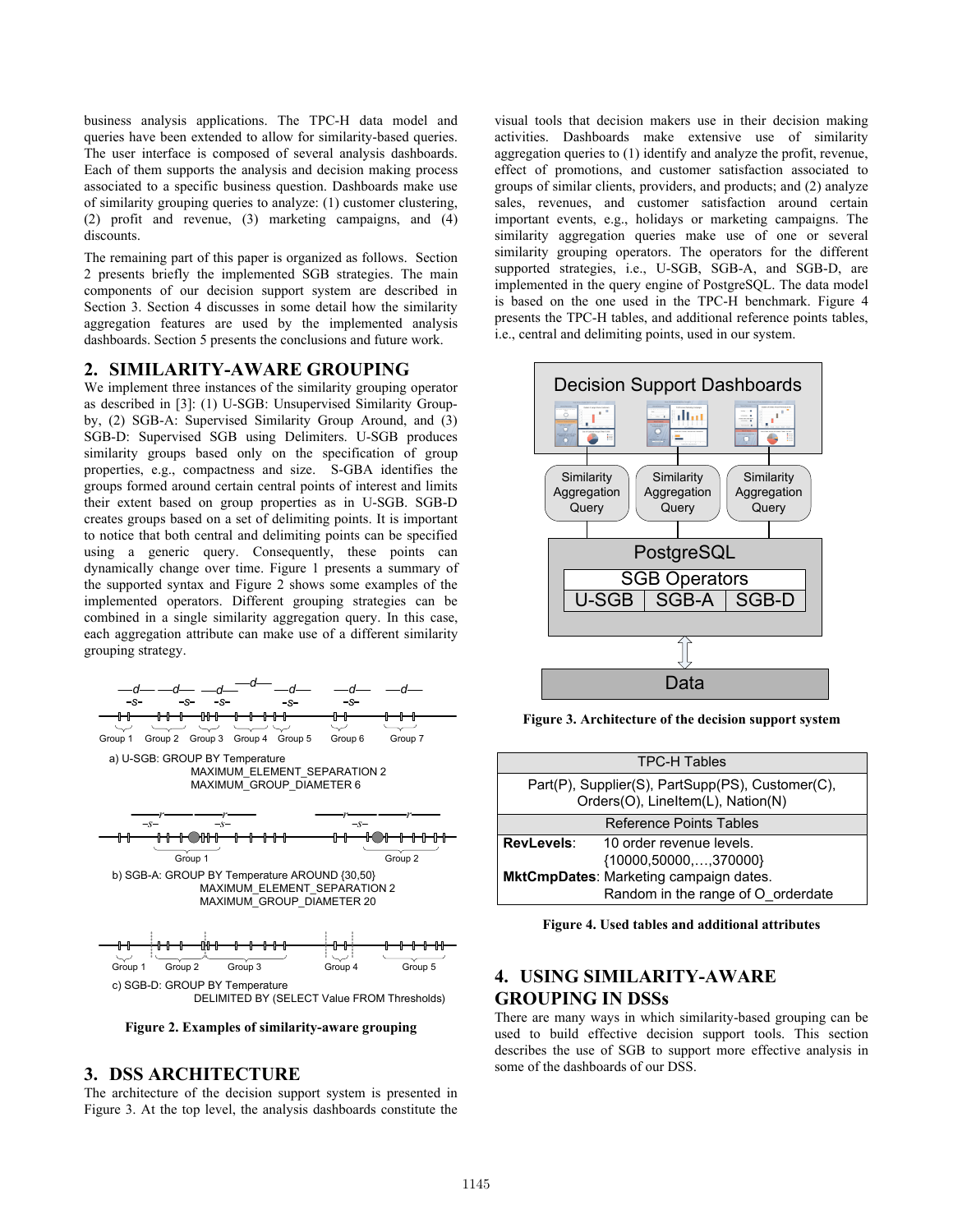

**Figure 5. Dashboard 1 - Studying groups of large-volume customers with similar buying power**



**Figure 6. Dashboard 2 - Studying profit of a line of parts around marketing campaigns** 

# **4.1 Dashboard 1: Studying groups of largevolume customers with similar buying power**

The user interface of this dashboard is shown in Figure 5. This dashboard allows the study of groups of customers with similar buying power, i.e., total revenue due to large volume orders. The dashboard allows the dynamic specification of the minimum number of items for an order to be considered as a "large volume" order, and properties that describe the similarity groups to be formed: group-size (maximum buying power distance in each group), and compactness (maximum buying power separation among members of a group). The dynamic values of these operators are used to build the similarity aggregation query shown

in Figure 5. The dashboard is updated after any change on the parameters' values.

# **4.2 Dashboard 2: Studying profit of a line of parts around marketing campaigns**

This dashboard is shown in Figure 6. It supports the study of changes on profit around marketing campaigns. The supported generic parameters are: (1) keywords for the product name, and (2) range around the marketing campaign dates. Furthermore, this dashboard supports the study of what-if scenarios. Specifically, it allows generating the profits if the cost of supplies or the discount ratios would have been different. Figure 6 also presents